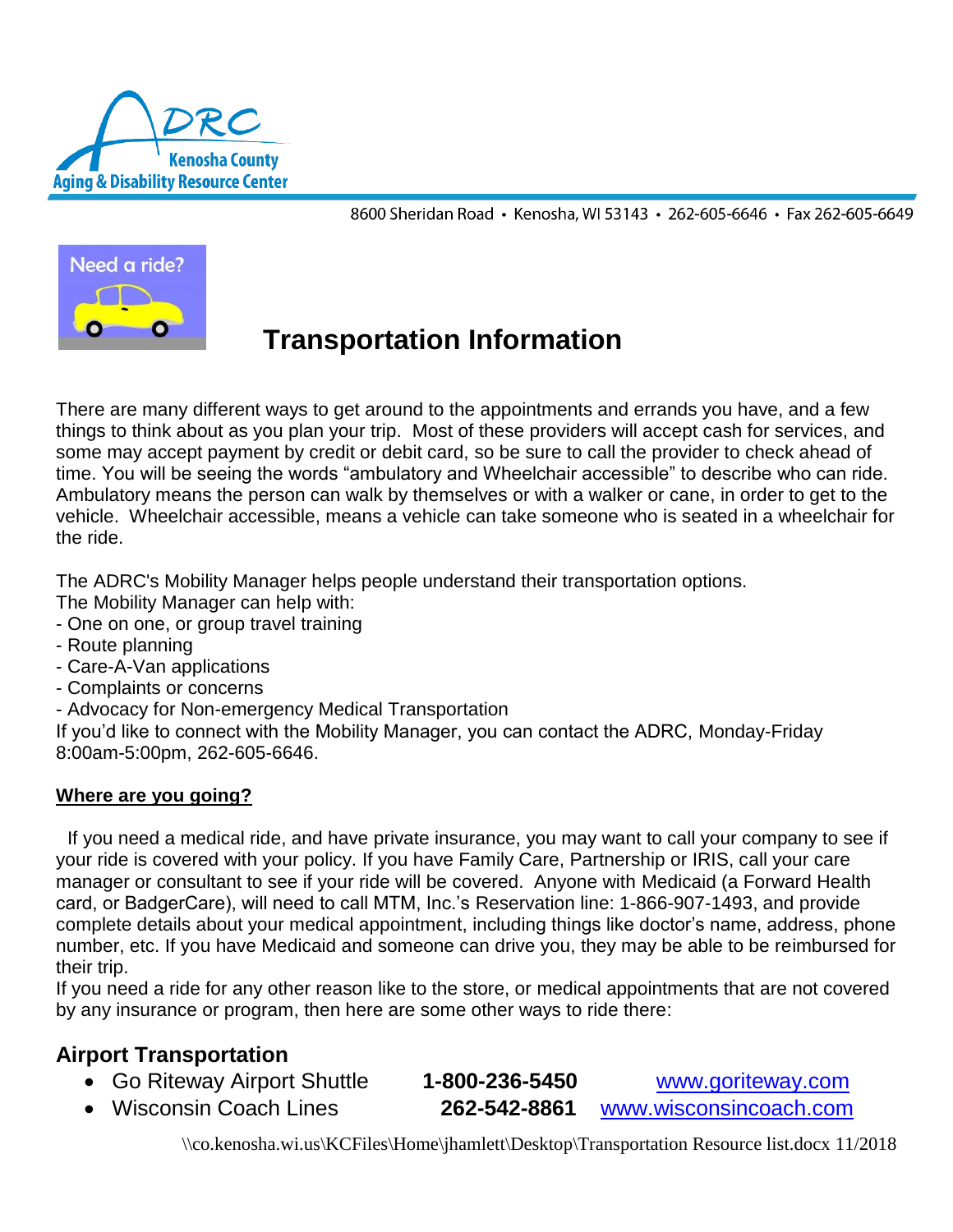## **Care A Van 262-658-9093 or 262-818-1273**

## [www.kenosha.org/departments/transportation/paratransit.html](http://www.kenosha.org/departments/transportation/paratransit.html)

Care-A-Van is Kenosha Area Transit's Para-Transit Service, operated by Kenosha Achievement Center, Inc. The service is available for eligible riders with a condition or disability that prevents them from using Kenosha Area Transit fixed-route buses. Reservations are required at least a day in advance. To ride, an application and eligibility approval is needed. The applications are available online,

[https://thekac.com/wpcontent/uploads/2018/06/KAT\\_PARATRANSIT\\_APPLICATION.p](https://thekac.com/wpcontent/uploads/2018/06/KAT_PARATRANSIT_APPLICATION.pdf) [df](https://thekac.com/wpcontent/uploads/2018/06/KAT_PARATRANSIT_APPLICATION.pdf) All questions must be answered, and applications must be signed by either the applicant (or Legal representative) and a medical physician. Incomplete applications will be returned. If you need assistance in completing the form, or have any questions about ADA service and eligibility, please feel free to contact Kenosha Area Transit office at: 262-653-4290

- Kenosha area only, east of I-94, \*may be combined with Western Kenosha Transit for rides from the city of Kenosha to Western Kenosha County routes. Call the Mobility Manager at the ADRC for assistance, 262-605-6615.
- Wheelchair accessible and ambulatory transportation service.
- Service Hours: Monday-Friday, 4:55a.m.-12:30a.m., Saturday, 9:00a.m.- 4:00p.m., by appointment only. Scheduled rides must be made at least one day in advance.
- \$4.00 each way (\$2 for each additional stop) \$1 one way to nutrition site.
- Will transport for any reason.

# **Greyhound Bus Line 1-800-231-2222**

## [www.greyhound.com](http://www.greyhound.com/)

Special accommodations are available for individuals with a disability or older adults requiring additional assistance or wheelchair accessible buses, 48-hour advance notice required.

## **Kenosha Area Transit (City Bus) 262-653-4287**

## [www.kenosha.org/departments/transportation/index.html](http://www.kenosha.org/departments/transportation/index.html)

- Wheelchair accessible and ambulatory transportation service.
- Service available Monday Friday, 4:55a.m. 7:30p.m., with limited service until 12:30am for routes #2, #4, #5 and #31.
- Saturday 9:00a.m.-4:00p.m.
- No Sunday service. \*No service on observed day of major holidays, call for details.
- \$2.00 one-way; \$1.00 for adults age 65 and older or adults with a disability with Medicare card or Transit ID. Saturday Super Transfer: unlimited rides Saturdays, \$3.50.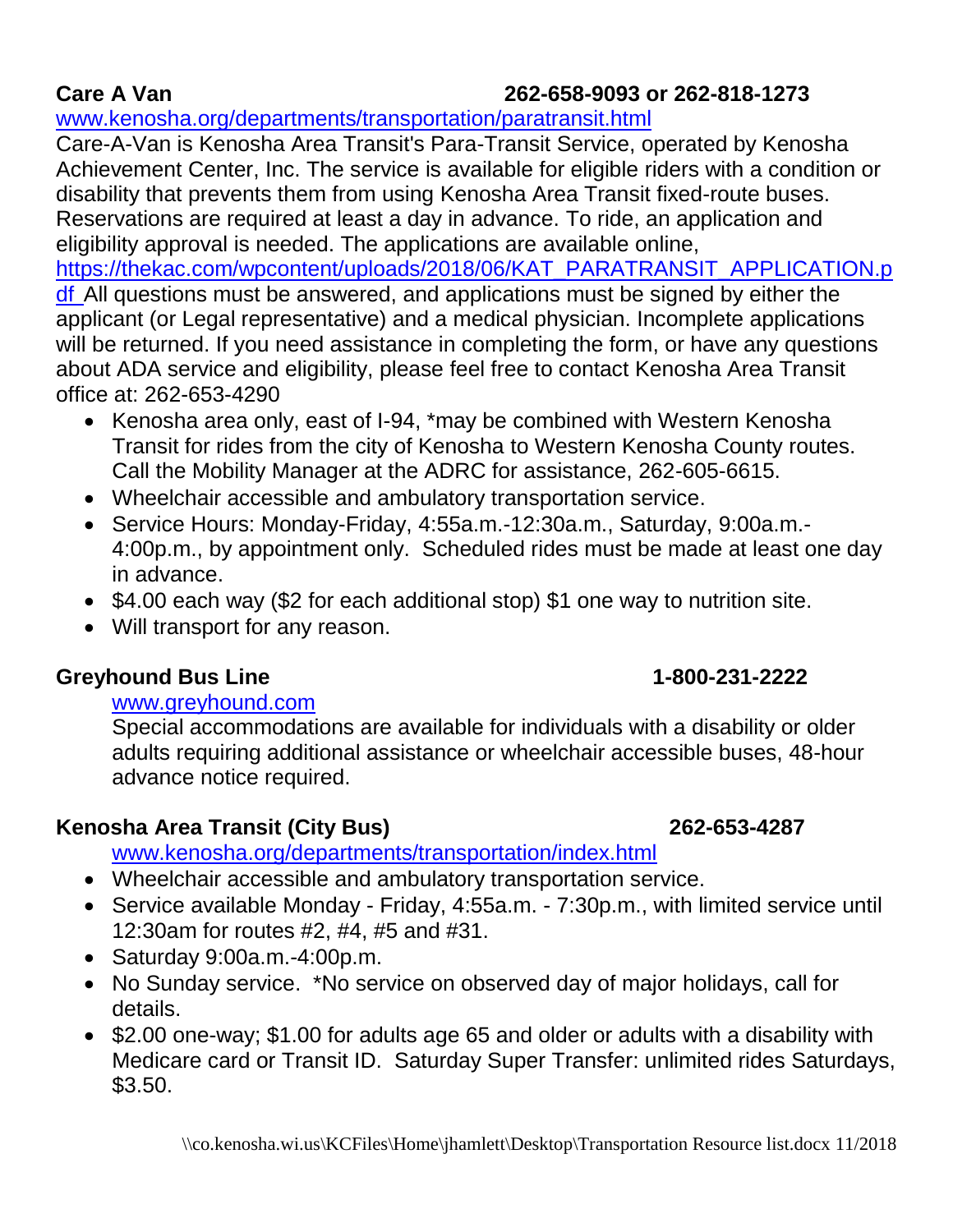- Monthly passes available, call for details. Elderly Disabled Applications available on the website.
- Exact fare required.

## **Ktown Transportation 262-764-0377**

Private transportation company offering personal door to door transportation anywhere you would like to travel.

- Wheelchair and ambulatory transportation service.
- Available Monday-Friday, 6:00a.m.-6:00p.m. by appointment; Saturday, 6:00am-4:00 pm.\*later trips by request.
- Call for rates.
- Advanced noticed required.
- Will travel anywhere.

# **LJH Ambulance 262-658-4422**

Medical transportation provider.

• Stretcher transport only.

Medical transportation provider.

- Wheelchair accessible and ambulatory transportation service.
- Available Monday-Friday, 6:00a.m.-5:00p.m. May be available weekends or holidays.
- Cost varies, call for details.

# **Ride Share-Transportation options:**

• **Uber Ride Sharing Company** [www.uber.com/](http://www.uber.com/)

Uber Ride Sharing Company is now offering transportation service in the Kenosha area. Base fare is \$2.00, plus \$1.50/mile and .20 per minute. Riders need a smart phone app to access the services and reserve rides/ pay for rides, through App Store or Google Play store. See website for additional information. \*Now hiring drivers, applicants undergo a national criminal background check. Apply online.

• **Lyft** 

## [www.lyft.com/](http://www.lyft.com/)

Lyft matches drivers with passengers who request rides through our smartphone app, and passengers pay automatically through the app.

# **Medix 262-656-7820 or 1-800-781-1077**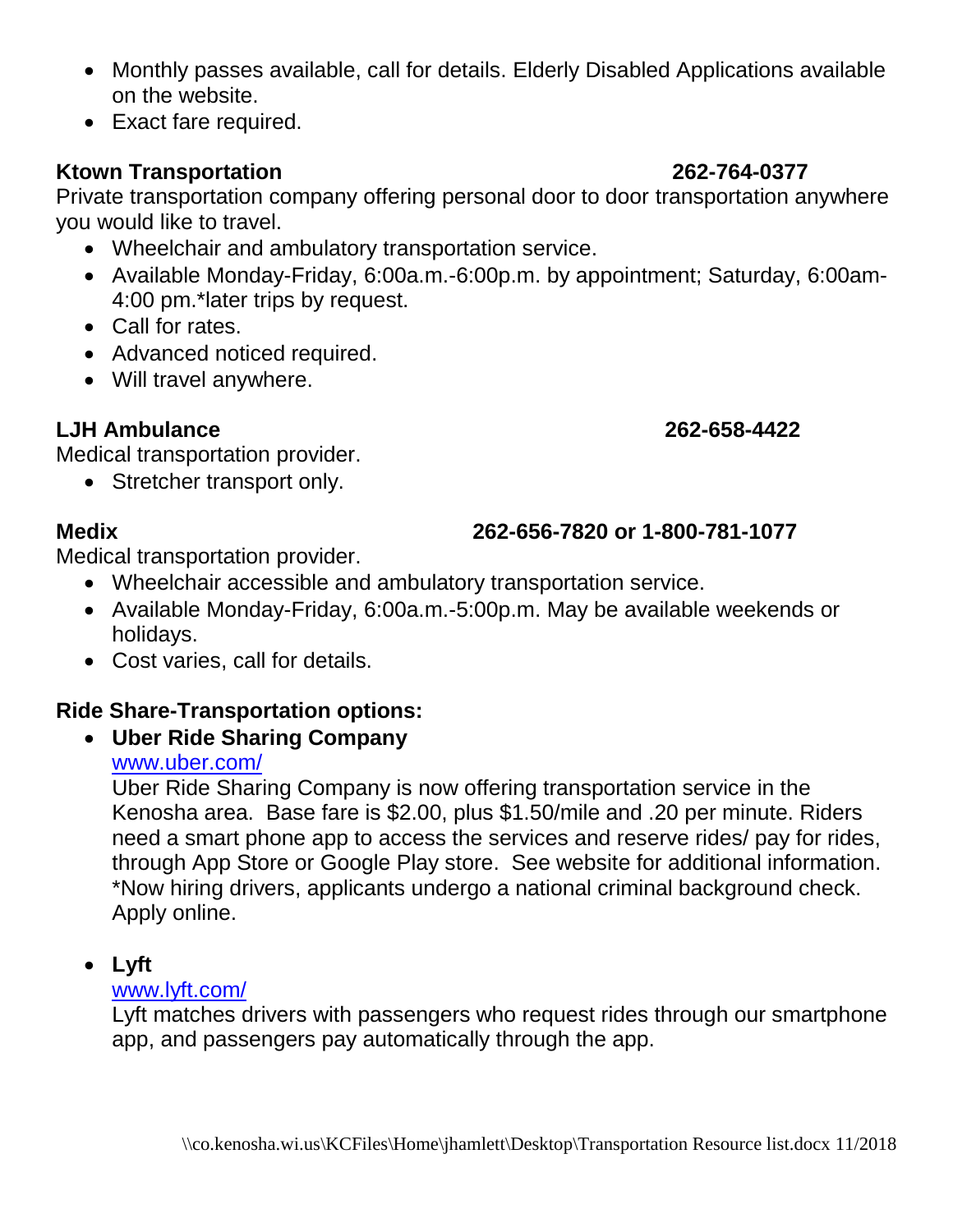## • **GoGoGrandparent 1-855-464-6872**

## [www.gogograndparent.com](http://www.gogograndparent.com/)

GoGoGrandparent allows older adults to access and use Uber and Lyft transportation services without needing a smartphone or cellphone. Complete registration online at [www.gogograndparent.com/registration](http://www.gogograndparent.com/registration) , or call the main phone number to register over the phone.

**Taxis \*\***The following is a list of current taxi cab companies licensed in the City of Kenosha only:

- M&M Choice Taxi **705-0116**
- Keno Cab **654-3511**
- Journey Cab Co **697-4990**

## **Train**

- Metra Passenger Services **312-322-6777** [www.metrarail.com](http://www.metrarail.com/)
- RTA Reduced Fare Permit **312-913-3110**
- CTA Customer Service **1-888-968-7282** [www.transitchicago.com](http://www.transitchicago.com/)

## **Transtar Medical Transport 1-800-972-8080**

Medical transportation provider.

- Wheelchair accessible and ambulatory transportation service
- Available 7days a week, 7:00am-5:00pm, by appointment.
- Rates vary; call for details.
- Serving all of Southeastern Wisconsin.
- Can provide stretcher transportation also, and can often accommodate same day service.
- Accepts all major credit cards.

## **Volunteer Transport Service 262-842-7433**

## **Kenosha Area Family and Aging Services**

- Not wheelchair accessible.
- Provides ambulatory transportation service.
- Available Monday-Friday, 8:00a.m.-4:30p.m.by appointment.
- Two business days, advance notice needed.
- Fares vary, call for details. One-way fares available.
- Attendants ride free.

## **Western Kenosha County Transit 1-888-203-3498**

[www.kenoshacounty.org/transit](http://www.kenoshacounty.org/transit)

- Public wheelchair accessible bus service.
- Call for routes and times.